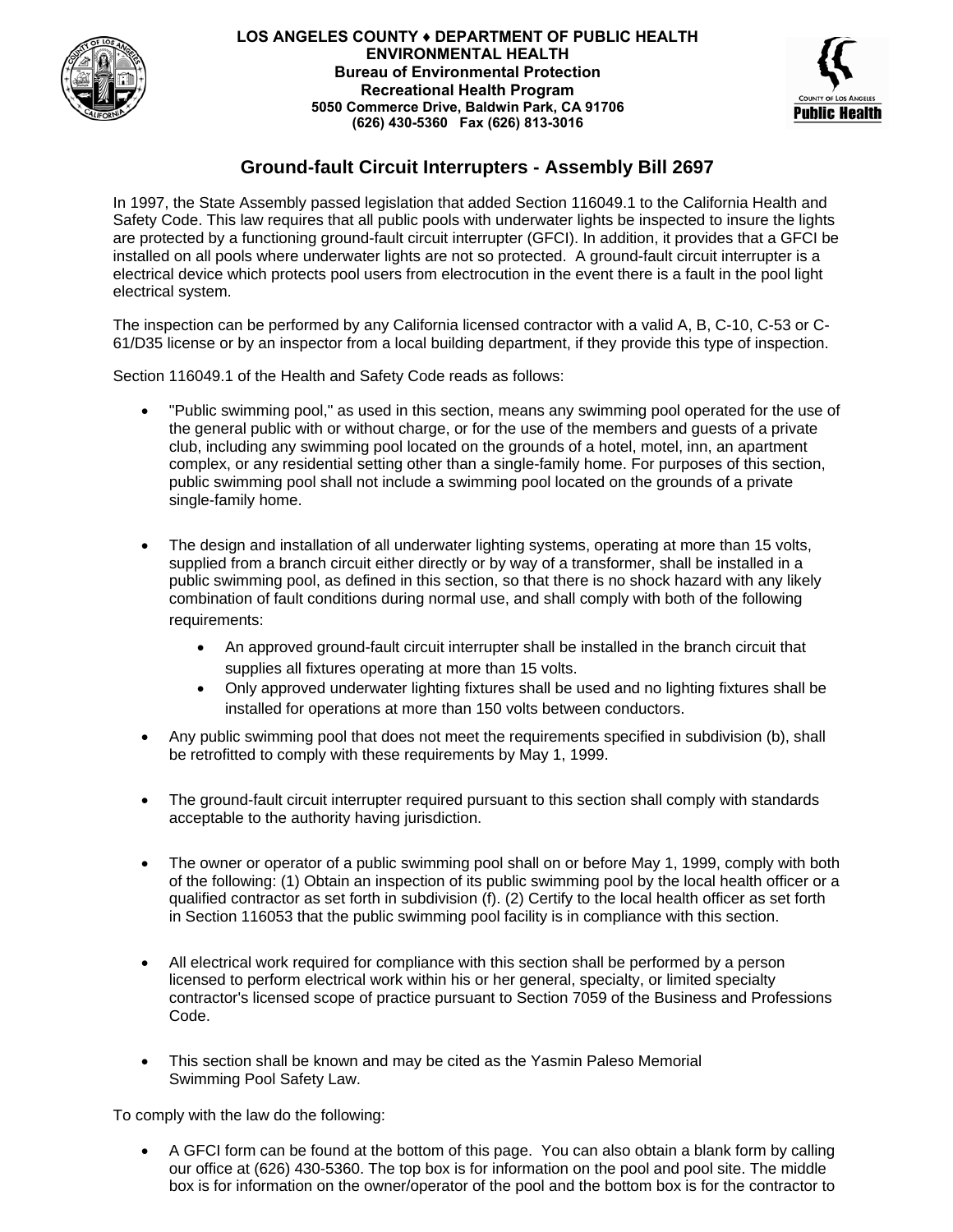fill out. Fill out the top two boxes and have your contractor fill out the bottom box. If you had the building department make the inspection, attach a copy the inspection report.

- Have a California state licensed contractor holding a valid A, B, C-10, C-53 or C-61/D35 license inspect your pool for compliance with the California Health and Safety Code, Section 116049.1. This inspection can also be performed by your local building department if they offer this type of inspection.
- If your pool does not have a ground-fault circuit interrupter or it is not functioning properly or if the pool light is broken, missing or in need of repair, have your contractor make the necessary installation or repairs. Be sure your contractor takes out the necessary permits from the local building department.
- If the pool does not have a pool light fixture, indicate this on the enclosed form. Indicating there is no pool light means there is no light fixture, light housing, light casing, or recessed light niche within the confines of the pool shell. If the pool has a light housing in the wall of the pool, it must be repaired regardless of condition.
- Mail the form and documentation to :

*Los Angeles County, Department of Health Services Recreational Waters Program GFCI 5050 Commerce Dr Baldwin Park, CA 91706*